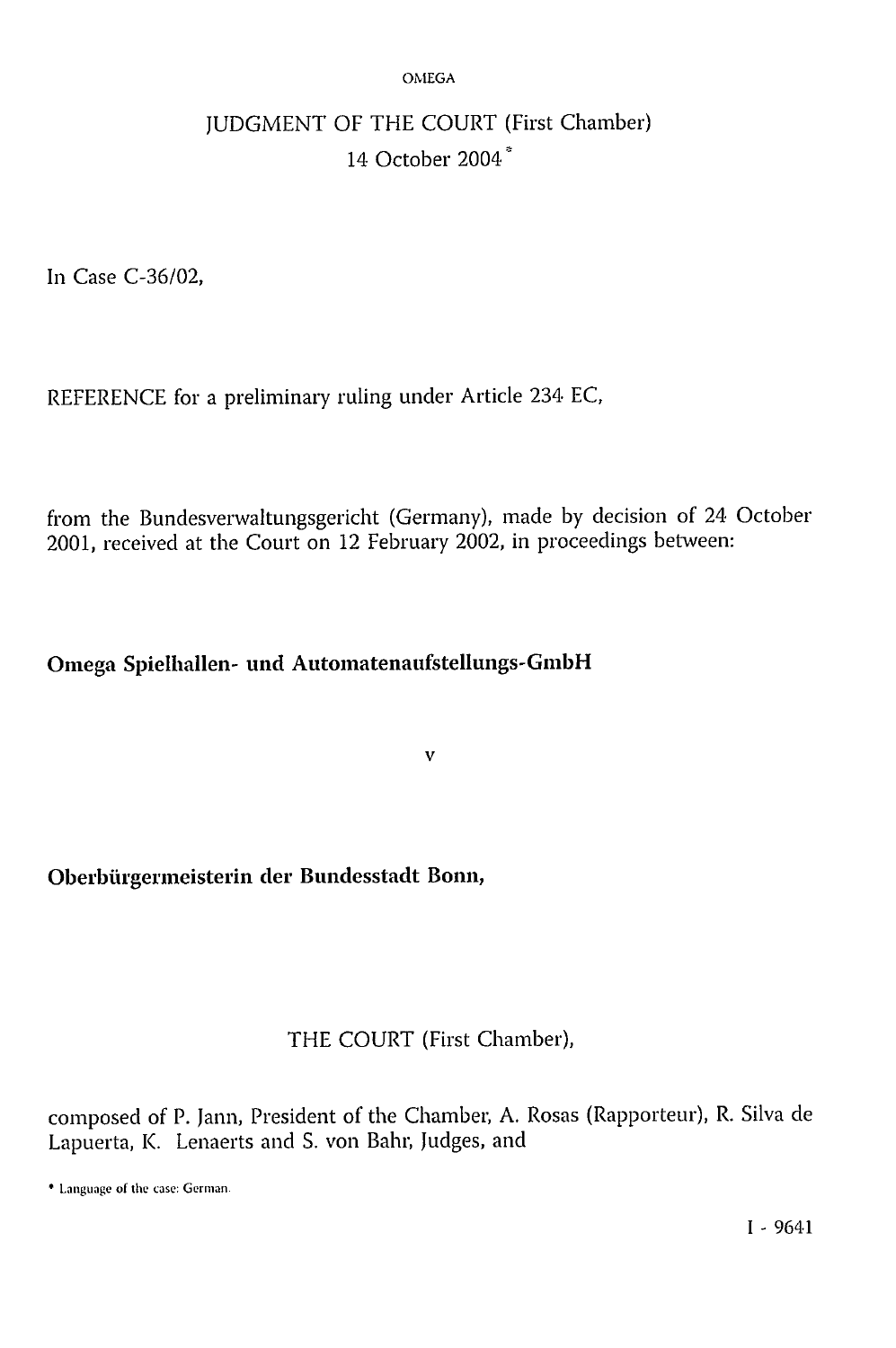Advocate General: C. Stix-Hackl, Registrar: M.-F. Contet, Principal Administrator,

having regard to the written procedure and further to the hearing on 4 February 2004,

after considering the observations submitted on behalf of:

- Omega Spielhallen- und Automatenaufstellungs-GmbH, by P. Tuxhorn, Rechtsanwalt,
- Oberbürgermeisterin der Bundesstadt Bonn, by F. Montag, Rechtsanwalt,
- the German Government, by W.-D. Plessing, acting as Agent,
- the Commission of the European Communities, by M. Patakia and C. Schmidt, acting as Agents,

after hearing the Opinion of the Advocate General at the sitting on 18 March 2004,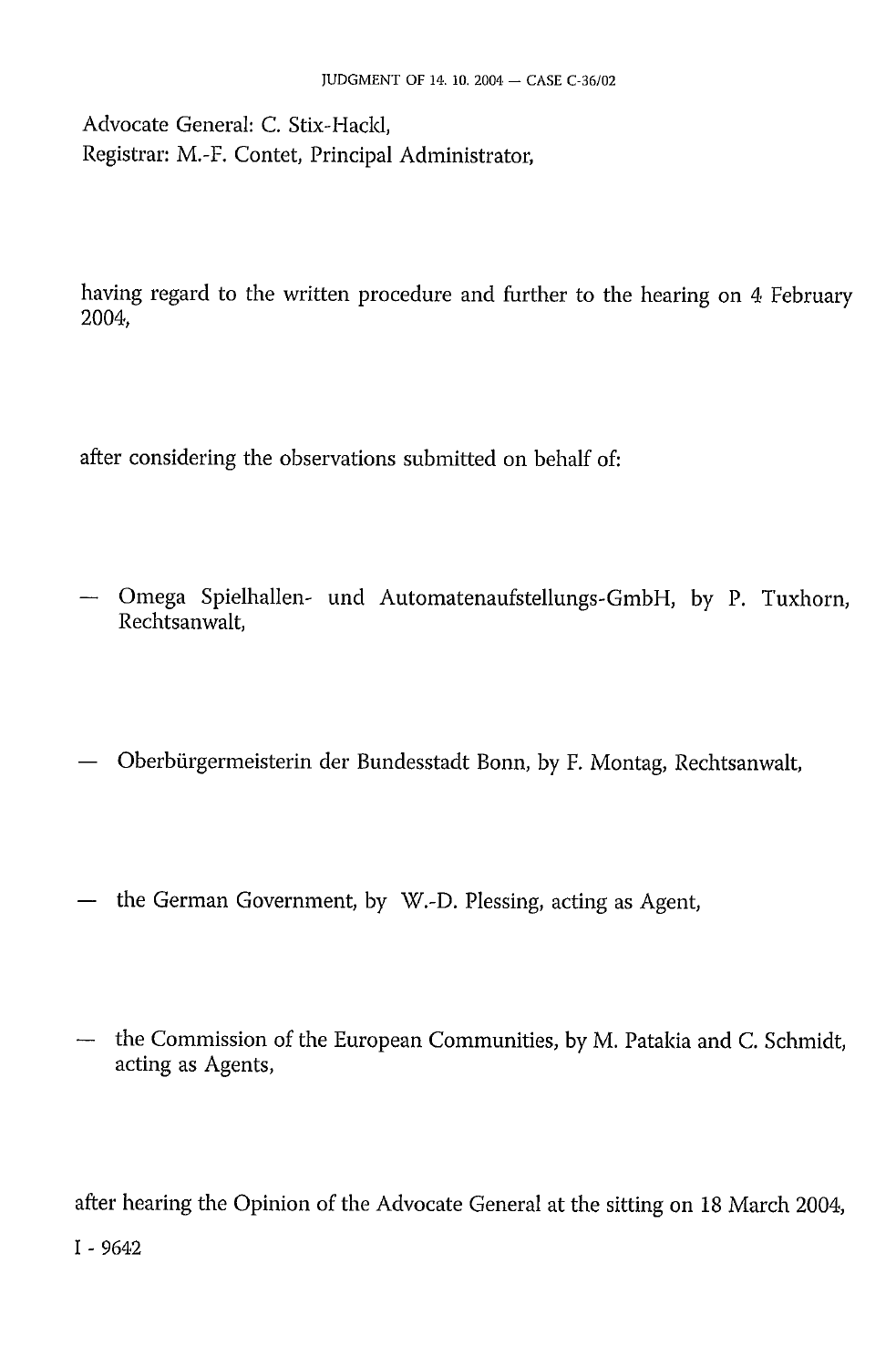gives the following

#### **Judgment**

- 1 This reference for a preliminary ruling concerns the interpretation of Articles 49 to 55 EC on the freedom to provide services and Articles 28 to 30 EC on the free movement of goods.
- 2 The question referred to the Court of Justice by the Bundesverwaltungsgericht (Federal Administrative Court, Germany) was raised in an appeal on a point of law before that court by Omega Spielhallen- und Automatenaufstellungs-GmbH ('Omega'), in which that company challenged the compatibility with Community law of a prohibition order issued against it by the Oberbürgermeisterin der Bundesstadt Bonn ('the Bonn police authority') on 14 September 1994.

# **Facts, main proceedings and question referred**

3 Omega, a German company, had, since 1 August 1994, been operating an installation known as a 'laserdrome', normally used for the practice of 'laser sport' in Bonn (Germany). The installation continued to be used after 14 September 1994, Omega having obtained authorisation to continue its use on a provisional basis by an order of the Verwaltungsgericht Köln (Administrative Court, Cologne) of 18 November 1994. The equipment used by Omega in its establishment, which included sub-machine-gun-type laser targeting devices and sensory tags fixed either in the firing corridors or to jackets worn by players, was initially developed from a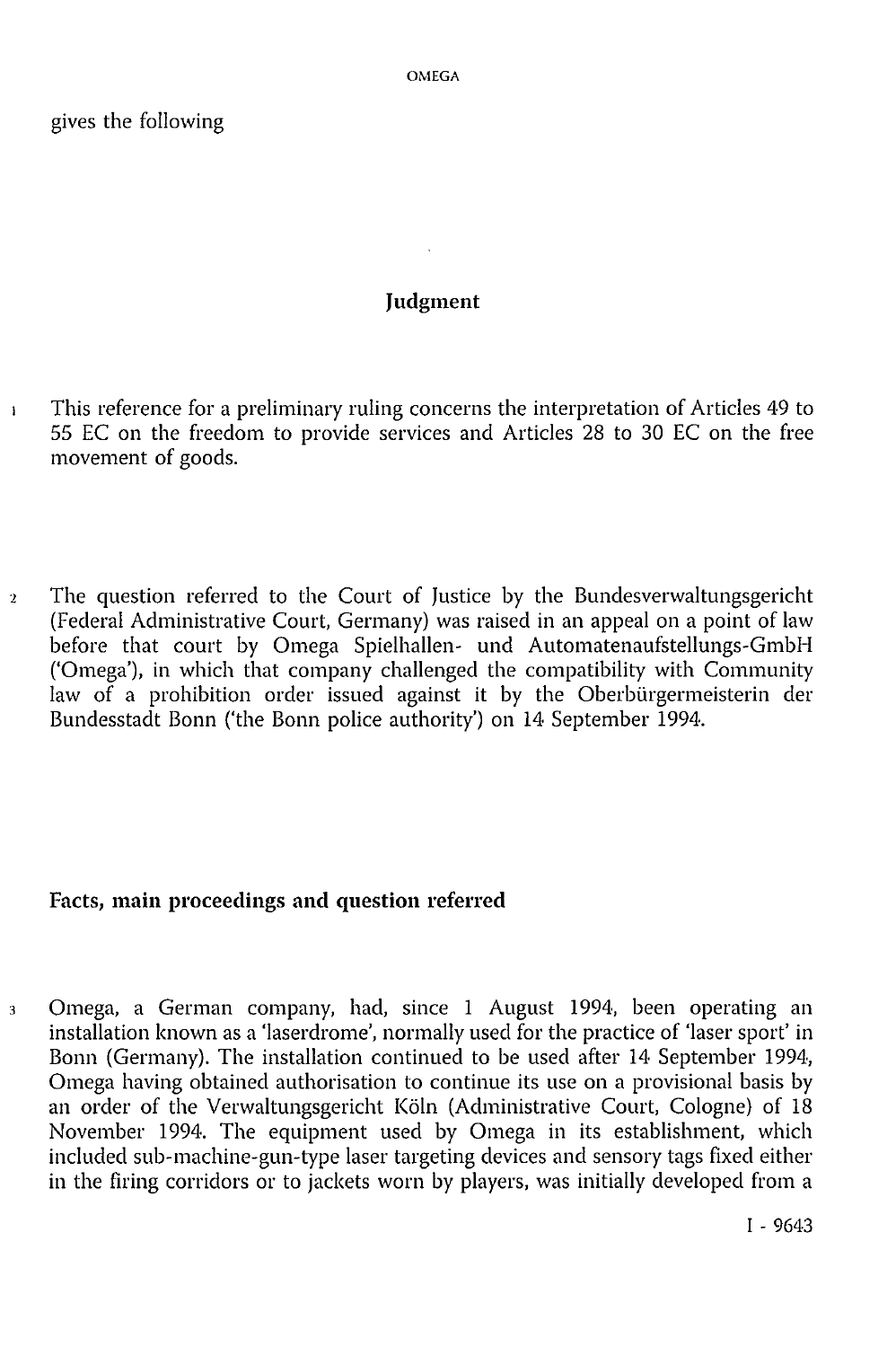children's toy freely available on the market. That equipment having proved technically inadequate, Omega turned, from a date not specified but later than 2 December 1994, to equipment supplied by the British company Pulsar International Ltd (which subsequently became Pulsar Advanced Games Systems Ltd, hereinafter referred to as 'Pulsar'). However, a franchising contract with Pulsar was not concluded until 29 May 1997.

4 Even before the public opening of the 'laserdrome', a part of the population manifested its opposition to the project. At the beginning of 1994, the Bonn police authority ordered Omega to supply it with a precise description of the working of the game intended in the 'laserdrome' and, by letter of 22 February 1994, warned it of its intention to issue a prohibition order in the event of it being possible to 'play at killing' people there. Omega replied, on 18 March 1994, that the game merely involved hitting fixed sensory tags installed in the firing corridors.

5 Having noticed that the object of the game played in the 'laserdrome' also included hitting sensory tags placed on the jackets worn by players, the Bonn police authority issued an order against Omega on 14 September 1994, forbidding it from 'facilitating or allowing in its [...] establishment games with the object of firing on human targets using a laser beam or other technical devices (such as infrared, for example), thereby, by recording shots hitting their targets, "playing at killing" people', on pain of a DEM 10 000 fine for each game played in breach of the order.

6 That order was issued under powers conferred by Paragraph 14(1) of the Ordnungsbehördengesetz Nordrhein-Westfalen (Law governing the North Rhine-Westphalia Police authorities; 'the OBG NW'), which provides: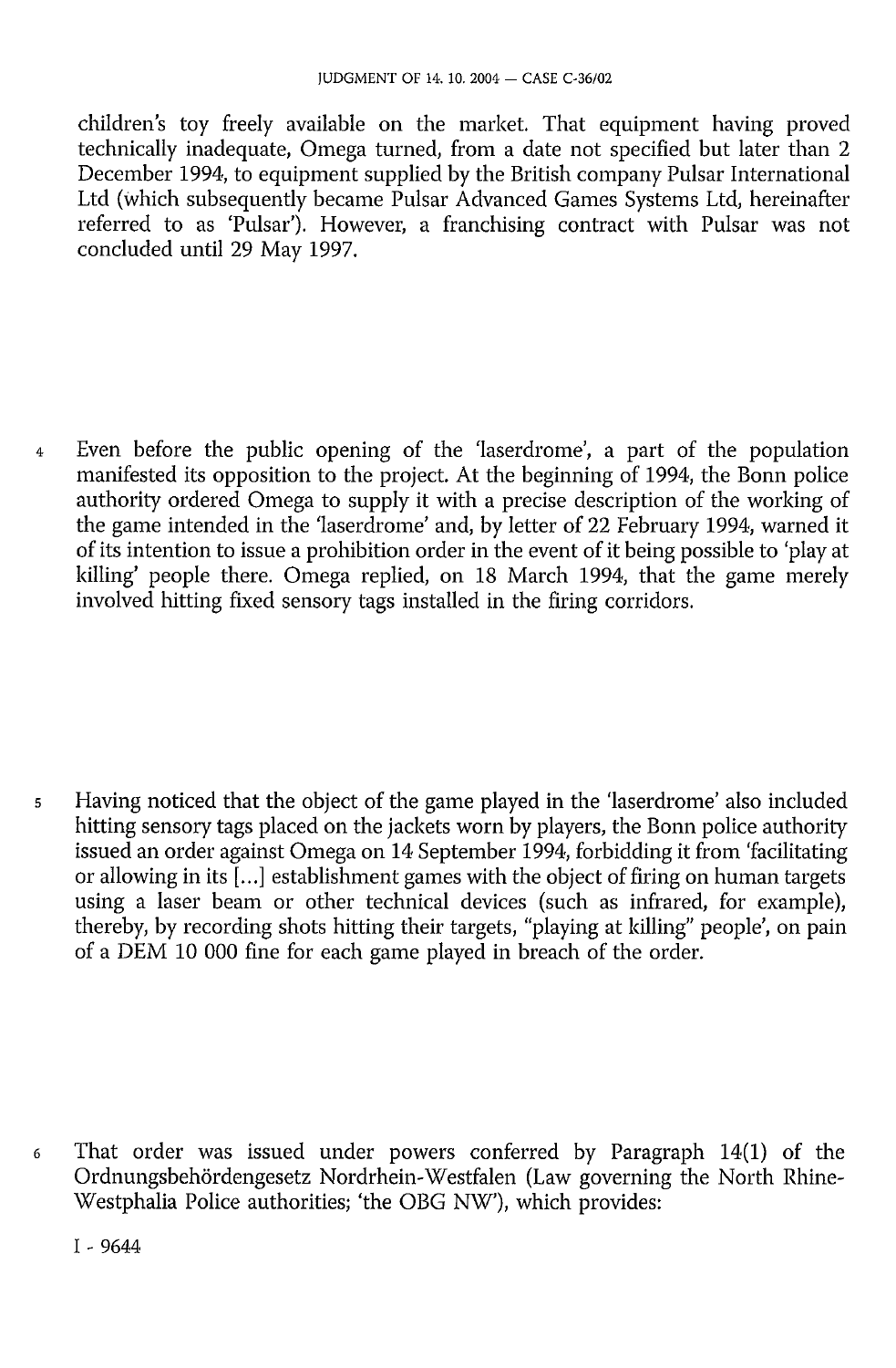'The police authorities may take measures necessary to avert a risk to public order or safety in an individual case'.

7 According to the prohibition order of 14 September 1994, the games which took place in Omega's establishment constituted a danger to public order, since the acts of simulated homicide and the trivialisation of violence thereby engendered were contary to fundamental values prevailing in public opinion.

8 Omega's objection against that order was rejected by the Bezirksregierung Köln (Cologne District Authority) on 6 November 1995. By judgement of 3 September 1998, the Verwaltungsgericht Köln (Cologne Administrative Court) dismissed the ensuing court action. Omega's appeal was also dismissed, on 27 September 2000, by the Oberverwaltungsgericht für das Land Nordrhein-Westfalen (Higher Administrative Court for the Land of North Rhine-Westphalia) (Germany).

9 Omega then appealed on a point of law to the Bundesverwaltungsgericht (Federal Administrative Court). In support of its appeal, it argued, amongst numerous other pleas, that the contested order infringed Community law, particularly the freedom to provide services under Article 49 EC, since its 'laserdrome' had to use equipment and technology supplied by the British company Pulsar.

10 The Bundesverwaltungsgericht takes the view that, under national law, Omega's appeal must be dismissed. It is, however, uncertain whether that result is compatible with Community law, particularly Articles 49 to 55 EC on the freedom to provide services and Articles 28 to 30 EC on the free movement of goods.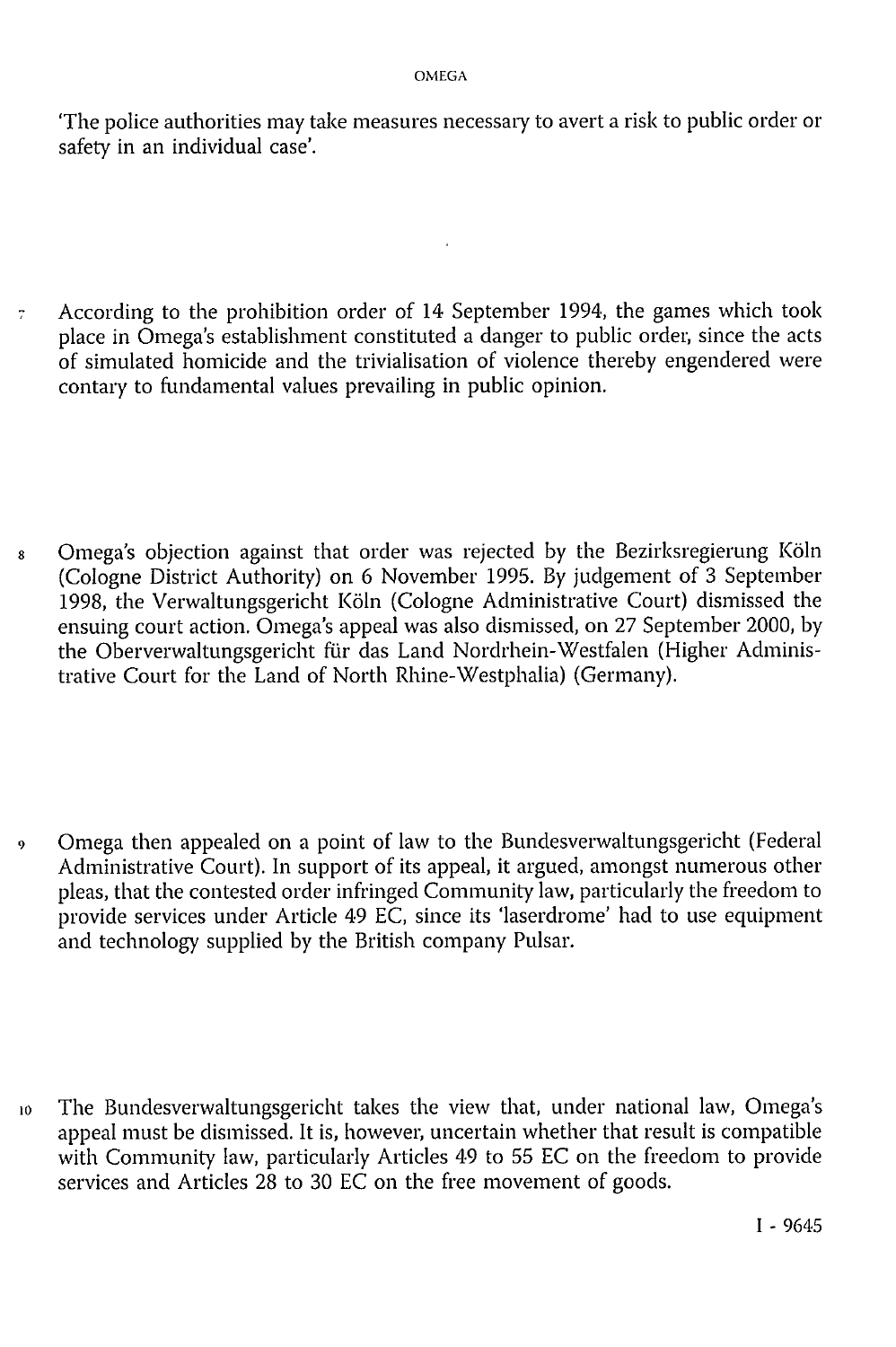- 1 1 According to the Bundesverwaltungsgericht, the Oberverwaltungsgericht was right to hold that the commercial exploitation of a 'killing game' in Omega's 'laserdrome' constituted an affront to human dignity, a concept established in the first sentence of Paragraph 1(1) of the German Basic (Constitutional) Law.
- 12 The referring court states that human dignity is a constitutional principle which may be infringed either by the degrading treatment of an adversary, which is not the case here, or by the awakening or strengthening in the player of an attitude denying the fundamental right of each person to be acknowledged and respected, such as the representation, as in this case, of fictitious acts of violence for the purposes of a game. It states that a cardinal constitutional principle such as human dignity cannot be waived in the context of an entertainment, and that, in national law, the fundamental rights invoked by Omega cannot alter that assessment.
- 13 Concerning the application of Community law, the referring court considers that the contested order infringes the freedom to provide services under Article 49 EC. Omega concluded a franchising agreement with a British company, which is being prevented from providing services to its German customer, whereas it supplies comparable services in the Member State where it is established. There might also be an infringement of the free movement of goods under Article 28 EC, in so far as Omega wishes to acquire in the United Kingdom goods to equip its 'laserdrome', particularly laser targeting devices.
- 14 The national court considers that the case in the main proceedings gives an opportunity to spell out in greater detail the conditions which Community law places on the restriction of a certain category of supplies of services or the importation of certain goods. It point out that, under the case-law of the Court of Justice, obstacles to freedom to provide services arising from national measures which are applicable without distinction are permissible only if those measures are justified by overriding reasons relating to the public interest, are such as to guarantee the achievement of the intended aim and do not go beyond what is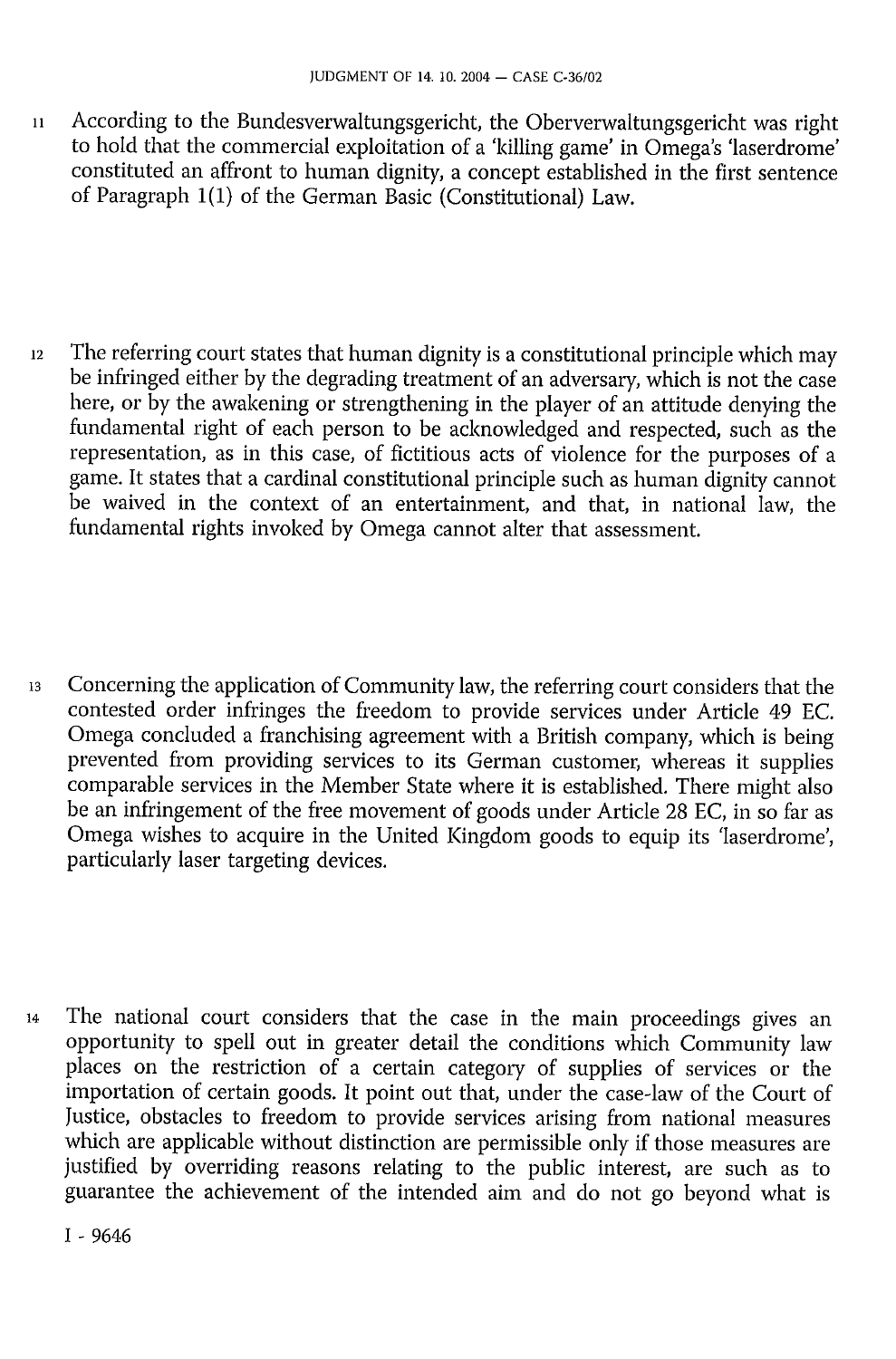necessary in order to achieve it. It is immaterial, for the purposes of assessing the need for and the proportionality of those measures, that another Member State may have taken different protection measures (Case C-124/97 *Läärä and Others* [1999] ECR 1-6067, paragraphs 31, 35 and 36; Case C-67/98 *Zenatti* [1999] ECR I-7289, paragraphs 29, 33 and 34).

- 15 The national court queries, however, whether, in the light of the judgment in Case C-275/92 *Schindler* [1994] ECR I-1039, a common legal conception in all Member States is a precondition for one of those States being enabled to restrict at its discretion a certain category of provisions of goods or services protected by the EC Treaty. Should *Schindler* have to be interpreted in that way, it could be difficult to confirm the contested order if it were not possible to deduce a common legal conception as regards the assessment in Member States of games for entertainment with simulated killing actions.
- 16 It states that the judgments in *Läärä* and *Zenatti,* delivered after *Schindler,* could give the impression that the Court of Justice no longer adheres strictly to the need for a common conception of law in order to restrict the freedom to provide services. If that were the case, it argues, Community law would no longer prevent the order in question from being confirmed. By reason of the fundamental importance of the principle of human dignity, in Community law as well as German law, there would be no need to enquire further as to the proportionality of the national measure restricting the freedom to provide services.
- 17 In those circumstances, the Bundesverwaltungsgericht decided to stay the proceedings and refer the following question to the Court of Justice for a preliminary ruling:

'Is it compatible with the provisions on freedom to provide services and the free movement of goods contained in the Treaty establishing the European Community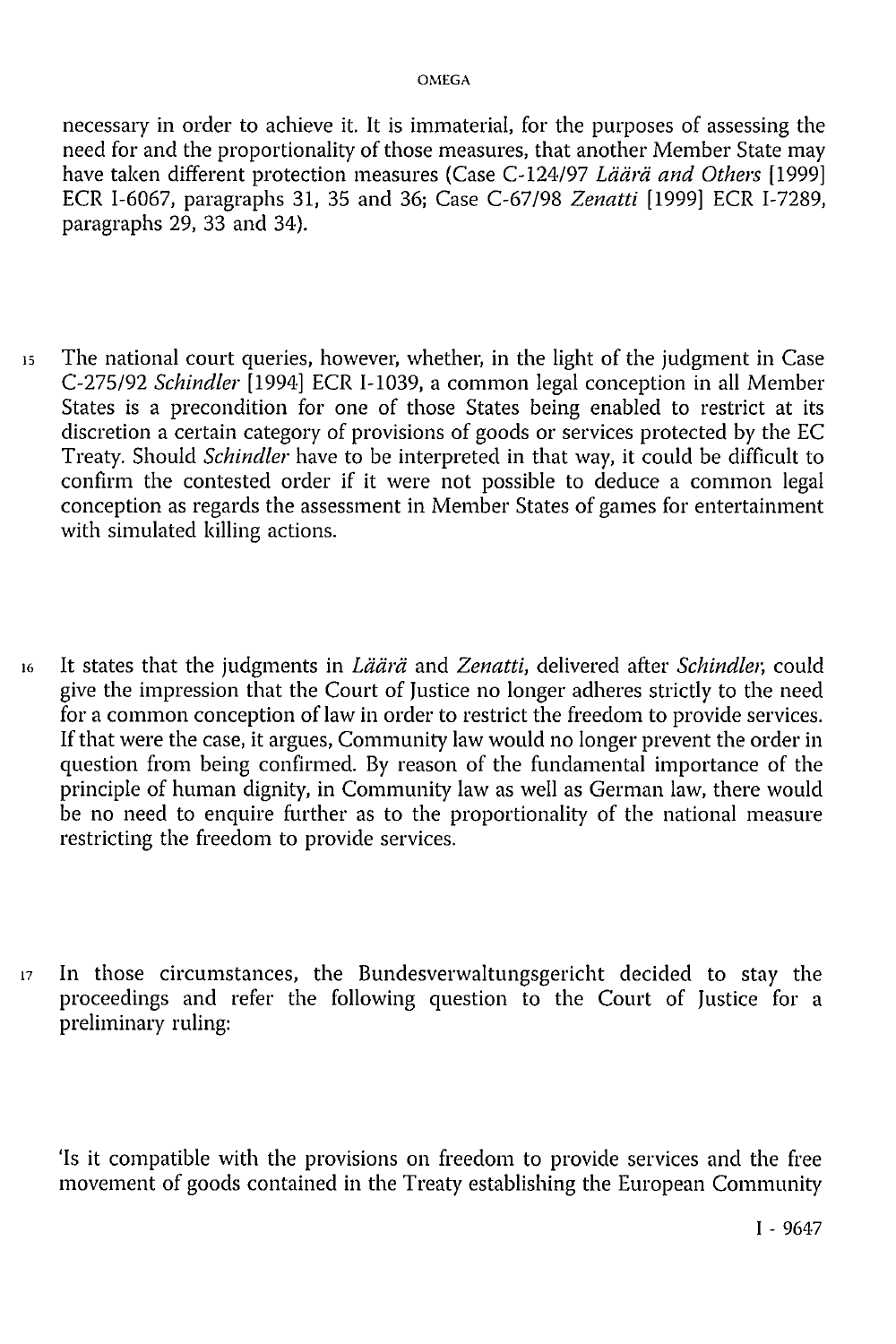for a particular commercial activity  $-$  in this case the operation of a so-called "laserdrome" involving simulated killing action — to be prohibited under national law because it offends against the values enshrined in the constitution?'

# **Admissibility of the question referred**

18 The Bonn police authority questions the admissibility of the question referred and, more particularly, the applicability of the rules of Community law on fundamental freedoms in this dispute. In its view, the prohibition order of 14 September 1994 has not affected any operation of a cross-border nature and cannot therefore have restricted the fundamental freedoms guaranteed by the Treaty. It argues that, at the date on which the order was adopted, the installation which Pulsar had offered to supply to Omega had not yet been delivered and no franchising agreement required Omega to adopt the variant of the game concerned by the order.

19 It should, however, be recalled that, according to settled case-law, it is solely for the national courts before which actions are brought, and which must bear the responsibility for the subsequent judicial decision, to determine in the light of the special features of each case both the need for a preliminary ruling in order to enable them to deliver judgment and the relevance of the questions which they submit to the Court. Consequently, where the questions referred involve the interpretation of Community law, the Court is, in principle, obliged to give a ruling (see, inter alia, Case C-379/98 *PreussenElektra* [2001] ECR I-2099, paragraph 38; Case C-390/99 *Canal Satélite Digital* [2002] ECR I-607, paragraph 18; Case C-373/00 *Adolf Truley*  [2003] ECR I-1931, paragraph 21; Case C-18/01 *Korhonen and Others* [2003] ECR I-5321, paragraph 19; Case C-476/01 *Kapper* [2004] ECR I-5205, paragraph 24).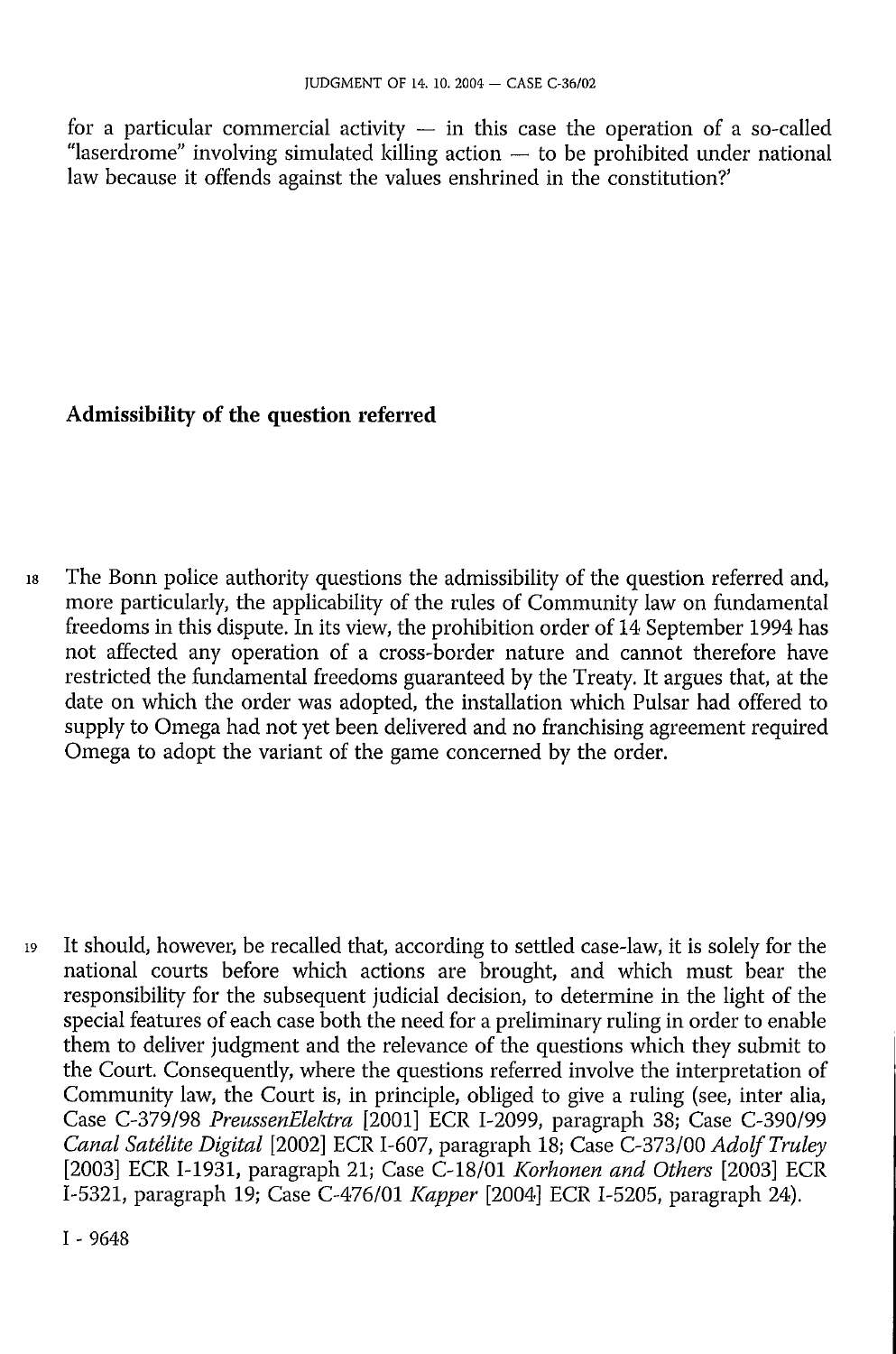- 20 Moreover, it also follows from that case-law that the Court can refuse to rule on a question referred for a preliminary ruling by a national court only where it is quite obvious that the interpretation of Community law that is sought bears no relation to the actual facts of the main action or its purpose, where the problem is hypothetical, or where the Court does not have before it the factual or legal material necessary to give a useful answer to the questions submitted to it (see *PreussenElektra,* paragraph 39; *Canal Satélite Digital,* paragraph 19; *Adolf Truley,* paragraph 22; *Kapper,*  paragraph 25).
- $21$  That is not the case here. Even if the documents before the Court show that, at the time the order was adopted on 14 September 1994, Omega had not yet formally concluded supply or franchising agreements with the company established in the United Kingdom, it is sufficient to note that, having regard to its forward-looking nature and the content of the prohibition which it lays down, that order is capable of restricting the future development of contractual relations between the two parties. Therefore, the question put by the referring court, which concerns the interpretation of the Treaty provisions guaranteeing the freedom to provide services and the free movement of goods, is not obviously without relation to the actual facts of the main action or its purpose.
- 22 The question referred by the Bundesverwaltungsgericht must therefore be declared admissible.

# **The question referred**

23 By its question, the referring court asks, first, whether the prohibition of an economic activity for reasons arising from the protection of fundamental values laid down by the national constitution, such as, in this case, human dignity, is compatible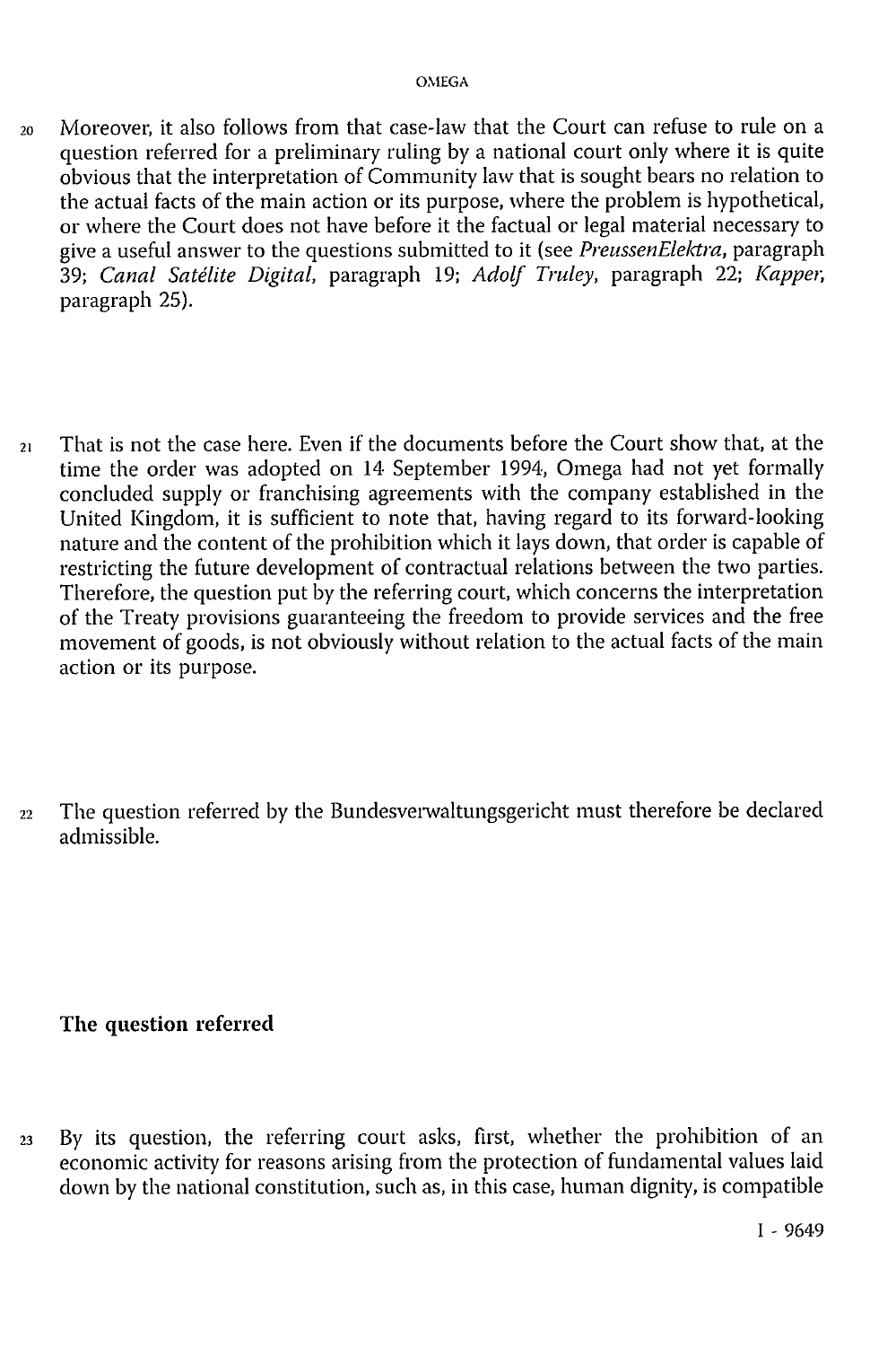with Community law, and, second, whether the ability which Member States have, for such reasons, to restrict fundamental freedoms guaranteed by the Treaty, namely the freedom to provide services and the free movement of goods, is subject, as the judgment in *Schindler* might suggest, to the condition that that restriction be based on a legal conception that is common to all Member States.

24 As a preliminary issue, it needs to be determined to what extent the restriction which the referring court has found to exist is capable of affecting the freedom to provide services and the free movement of goods, which are governed by different Treaty provisions.

25 In that respect, this Court finds that the contested order, by prohibiting Omega from operating its 'laserdrome' in accordance with the form of the game developed by Pulsar and lawfully marketed by it in the United Kingdom, particularly under the franchising system, affects the freedom to provide services which Article 49 EC guarantees both to providers and to the persons receiving those services established in another Member State. Moreover, in so far as use of the form of the game developed by Pulsar involves the use of specific equipment, which is also lawfully marketed in the United Kingdom, the prohibition imposed on Omega is likely to deter it from acquiring the equipment in question, thereby infringing the free movement of goods ensured by Article 28 EC.

26 However, where a national measure affects both the freedom to provide services and the free movement of goods, the Court will, in principle, examine it in relation to just one of those two fundamental freedoms if it is clear that, in the circumstances of the case, one of those freedoms is entirely secondary in relation to the other and may be attached to it (see, to that effect, *Schindler,* paragraph 22; *Canal Satélite Digital,*  paragraph 31; Case C-71/02 *Karner,* not yet published in the ECR, paragraph 46).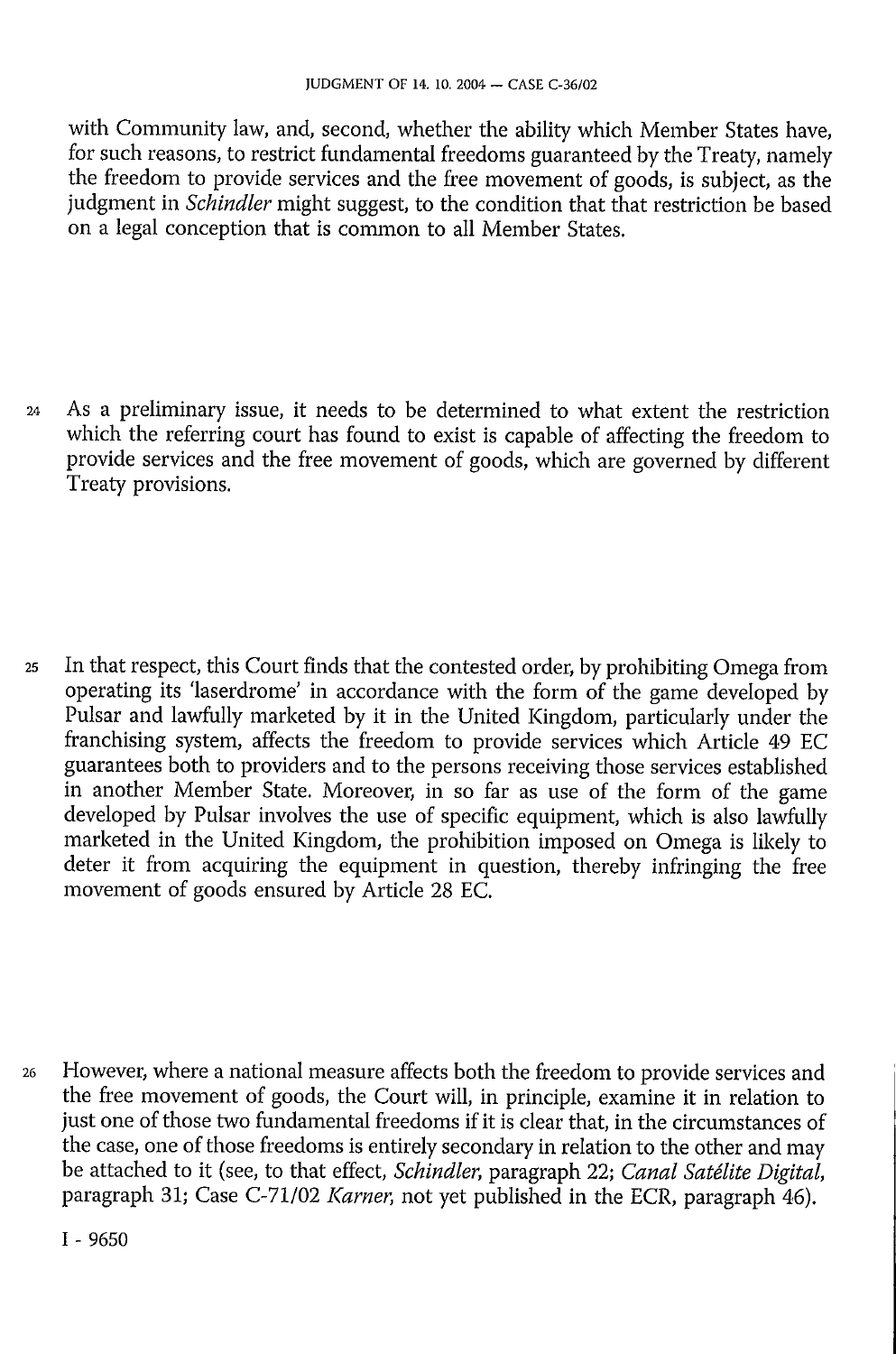- $27$  In the circumstances of this case, the aspect of the freedom to provide services prevails over that of the free movement of goods. The Bonn police authority and the Commission of the European Communities have rightly pointed out that the contested order restricts the importation of goods only as regards equipment specifically designed for the prohibited variant of the laser game and that that is an unavoidable consequence of the restriction imposed with regard to supplies of services by Pulsar. Therefore, as the Advocate General has concluded in paragraph 32 of her Opinion, there is no need to make an independent examination of the compatibility of that order with the Treaty provisions governing the free movement of goods.
- 28 Concerning justification for the restriction of the freedom to provide services imposed by the order of 14 September 1994, Article 46 EC, which applies here by virtue of Article 55 EC, allows restrictions justified for reasons of public policy, public security or public health. In this case, the documents before the Court show that the grounds relied on by the Bonn police authority in adopting the prohibition order expressly mention the fact that the activity concerned constitutes a danger to public policy. Moreover, reference to a danger to public policy also appears in Paragraph  $14(1)$  of the OBG NW, empowering police authorities to take necessary measures to avert that danger.
- 29 In these proceedings, it is undisputed that the contested order was adopted independently of any consideration linked to the nationality of the providers or recipients of the services placed under a restriction. In any event, since measures for safeguarding public policy fall within a derogation from the freedom to provide services set out in Article 46 EC, it is not necessary to verify whether those measures are applied without distinction both to national providers of services and those established in other Member States.
- 30 However, the possibility of a Member State relying on a derogation laid down by the Treaty does not prevent judicial review of measures applying that derogation (Case 41/74 *Van Duyn* [1974] ECR 1337, paragraph 7). In addition, the concept of 'public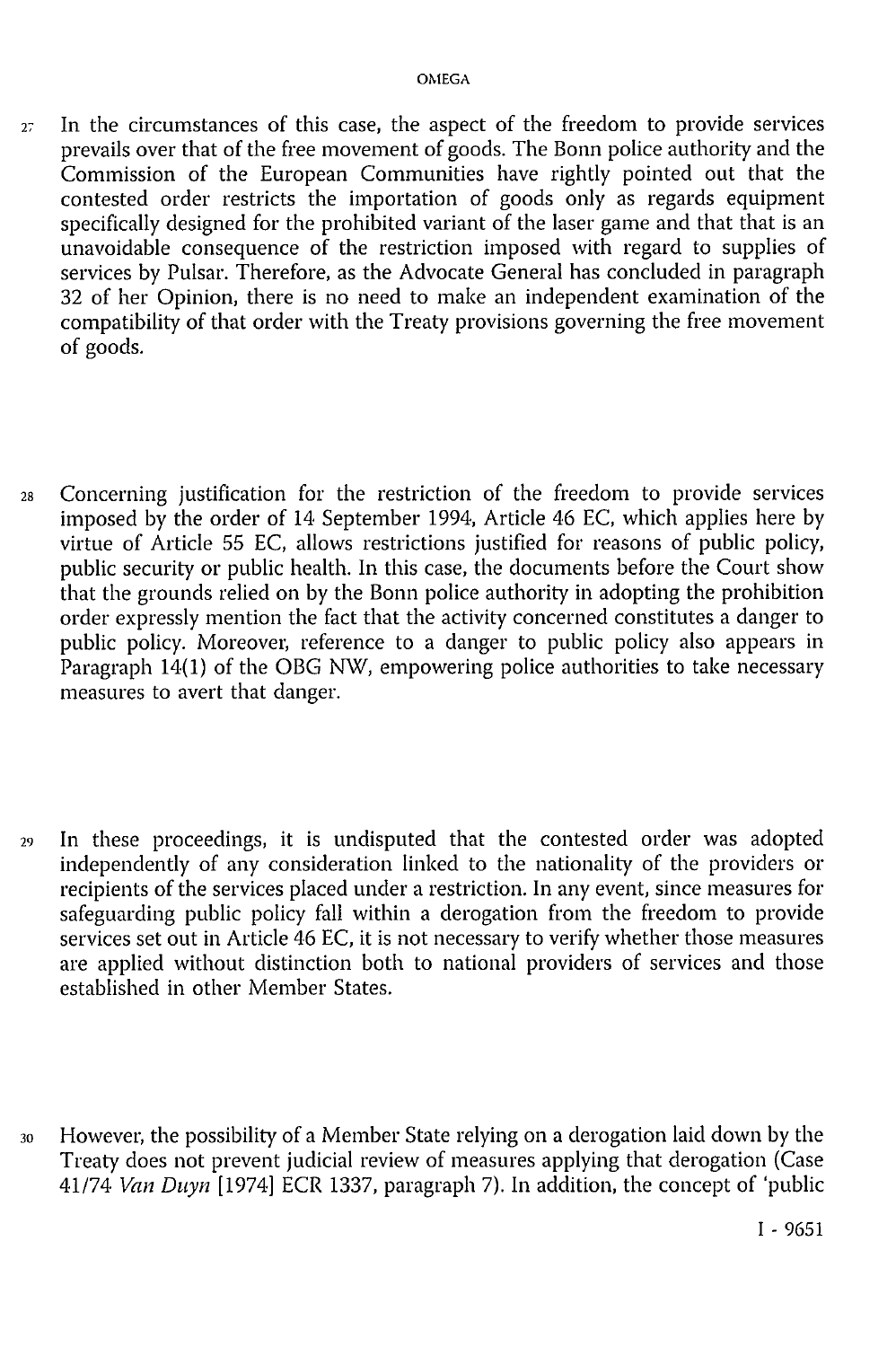policy' in the Community context, particularly as justification for a derogation from the fundamental principle of the freedom to provide services, must be interpreted strictly, so that its scope cannot be determined unilaterally by each Member State without any control by the Community institutions (see, by analogy with the free movement of workers, Van Duyn, paragraph 18; Case 30/77 Bouchereau [1977] ECR 1999, paragraph 33). Thus, public policy may be relied on only if there is a genuine and sufficiently serious threat to a fundamental interest of society (Case C-54/99 *Église de Scientologie* [2000] ECR I-1335, paragraph 17).

31 The fact remains, however, that the specific circumstances which may justify recourse to the concept of public policy may vary from one country to another and from one era to another. The competent national authorities must therefore be allowed a margin of discretion within the limits imposed by the Treaty *(Van Duyn,*  paragraph 18, and *Bouchereau,* paragraph 34).

32 In this case, the competent authorities took the view that the activity concerned by the prohibition order was a threat to public policy by reason of the fact that, in accordance with the conception prevailing in public opinion, the commercial exploitation of games involving the simulated killing of human beings infringed a fundamental value enshrined in the national constitution, namely human dignity. According to the Bundesverwaltungsgericht, the national courts which heard the case shared and confirmed the conception of the requirements for protecting human dignity on which the contested order is based, that conception therefore having to be regarded as in accordance with the stipulations of the German Basic Law.

33 It should be recalled in that context that, according to settled case-law, fundamental rights form an integral part of the general principles of law the observance of which the Court ensures, and that, for that purpose, the Court draws inspiration from the constitutional traditions common to the Member States and from the guidelines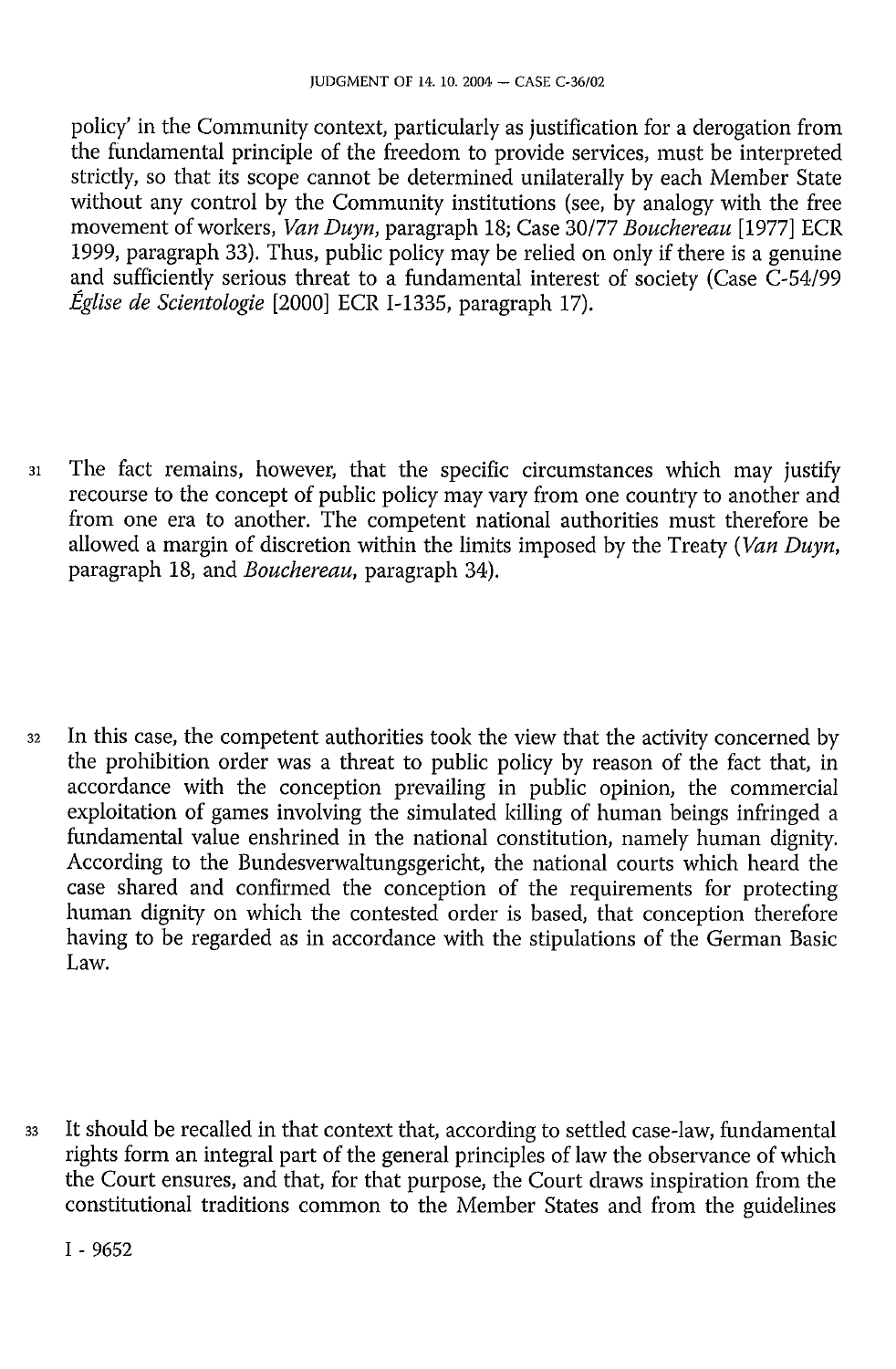supplied by international treaties for the protection of human rights on which the Member States have collaborated or to which they are signatories. The European Convention on Human Rights and Fundamental Freedoms has special significance in that respect (see, inter alia, Case C-260/89 *ERT* [1991] ECR I-2925, paragraph 41; Case C-274/99 P *Connolly* v *Commission* [2001] ECR I-1611, paragraph 37; Case C-94/00 *Roquette Frères* [2002] ECR I-9011, paragraph 25; Case C-112/00 *Schmidberger* [2003] ECR I-5659, paragraph 71).

34 As the Advocate General argues in paragraphs 82 to 91 of her Opinion, the Community legal order undeniably strives to ensure respect for human dignity as a general principle of law. There can therefore be no doubt that the objective of protecting human dignity is compatible with Community law, it being immaterial in that respect that, in Germany, the principle of respect for human dignity has a particular status as an independent fundamental right.

35 Since both the Community and its Member States are required to respect fundamental rights, the protection of those rights is a legitimate interest which, in principle, justifies a restriction of the obligations imposed by Community law, even under a fundamental freedom guaranteed by the Treaty such as the freedom to provide services (see, in relation to the free movement of goods, *Schmidberger,*  paragraph 74).

36 However, measures which restrict the freedom to provide services may be justified on public policy grounds only if they are necessary for the protection of the interests which they are intended to guarantee and only in so far as those objectives cannot be attained by less restrictive measures (see, in relation to the free movement of capital, *Église de Scientologie,* paragraph 18).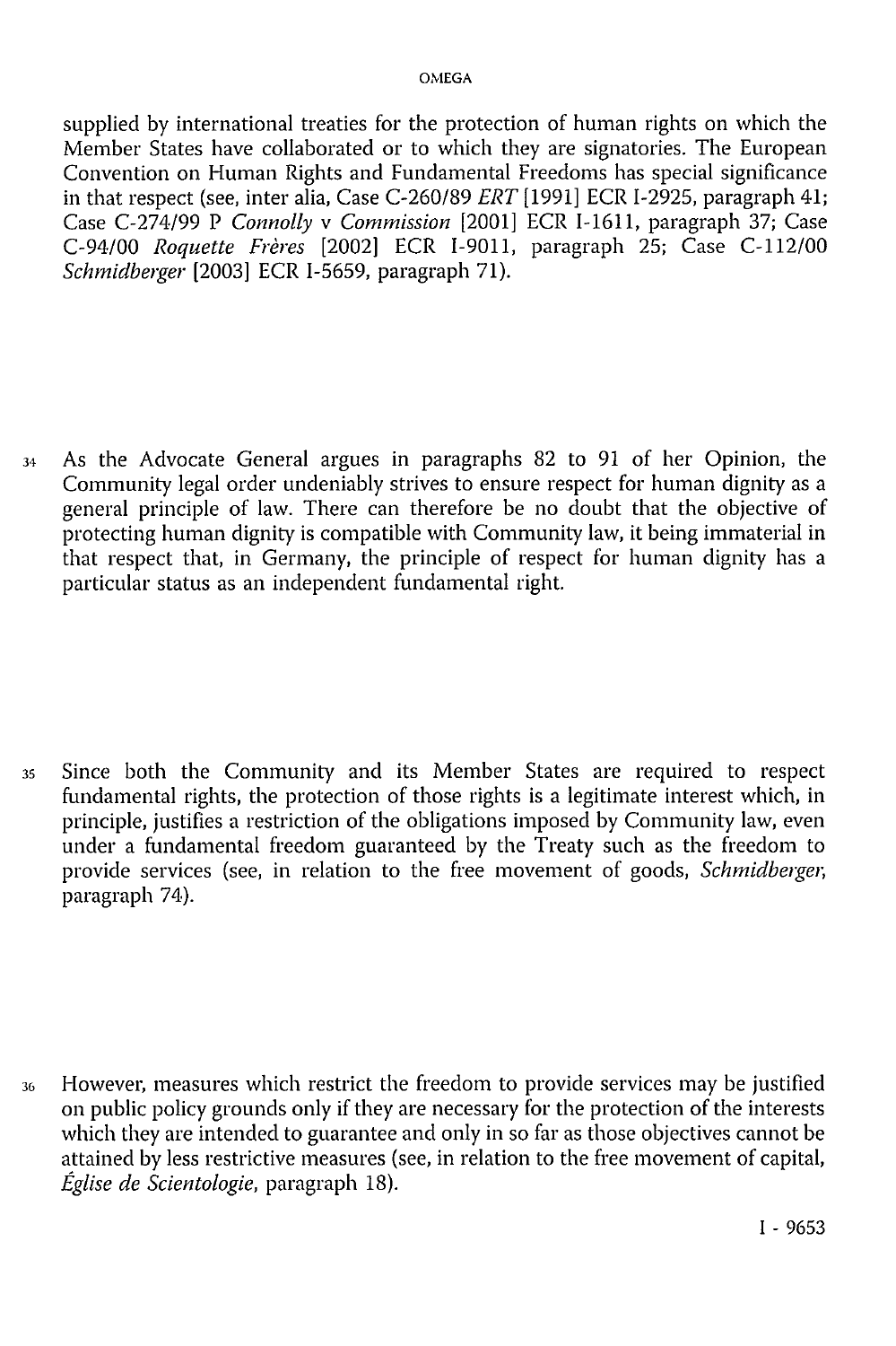37 It is not indispensable in that respect for the restrictive measure issued by the authorities of a Member State to correspond to a conception shared by all Member States as regards the precise way in which the fundamental right or legitimate interest in question is to be protected. Although, in paragraph 60 of *Schindler,* the Court referred to moral, religious or cultural considerations which lead all Member States to make the organisation of lotteries and other games with money subject to restrictions, it was not its intention, by mentioning that common conception, to formulate a general criterion for assessing the proportionality of any national measure which restricts the exercise of an economic activity.

38 On the contrary, as is apparent from well-established case-law subsequent to *Schindler,* the need for, and proportionality of, the provisions adopted are not excluded merely because one Member State has chosen a system of protection different from that adopted by another State (see, to that effect, *Läärä,* paragraph 36; *Zenatti,* paragraph 34; Case C-6/01 *Anomar and Others* [2003] ECR I-8621, paragraph 80).

39 In this case, it should be noted, first, that, according to the referring court, the prohibition on the commercial exploitation of games involving the simulation of acts of violence against persons, in particular the representation of acts of homicide, corresponds to the level of protection of human dignity which the national constitution seeks to guarantee in the territory of the Federal Republic of Germany. It should also be noted that, by prohibiting only the variant of the laser game the object of which is to fire on human targets and thus 'play at killing' people, the contested order did not go beyond what is necessary in order to attain the objective pursued by the competent national authorities.

40 In those circumstances, the order of 14 September 1994 cannot be regarded as a measure unjustifiably undermining the freedom to provide services.